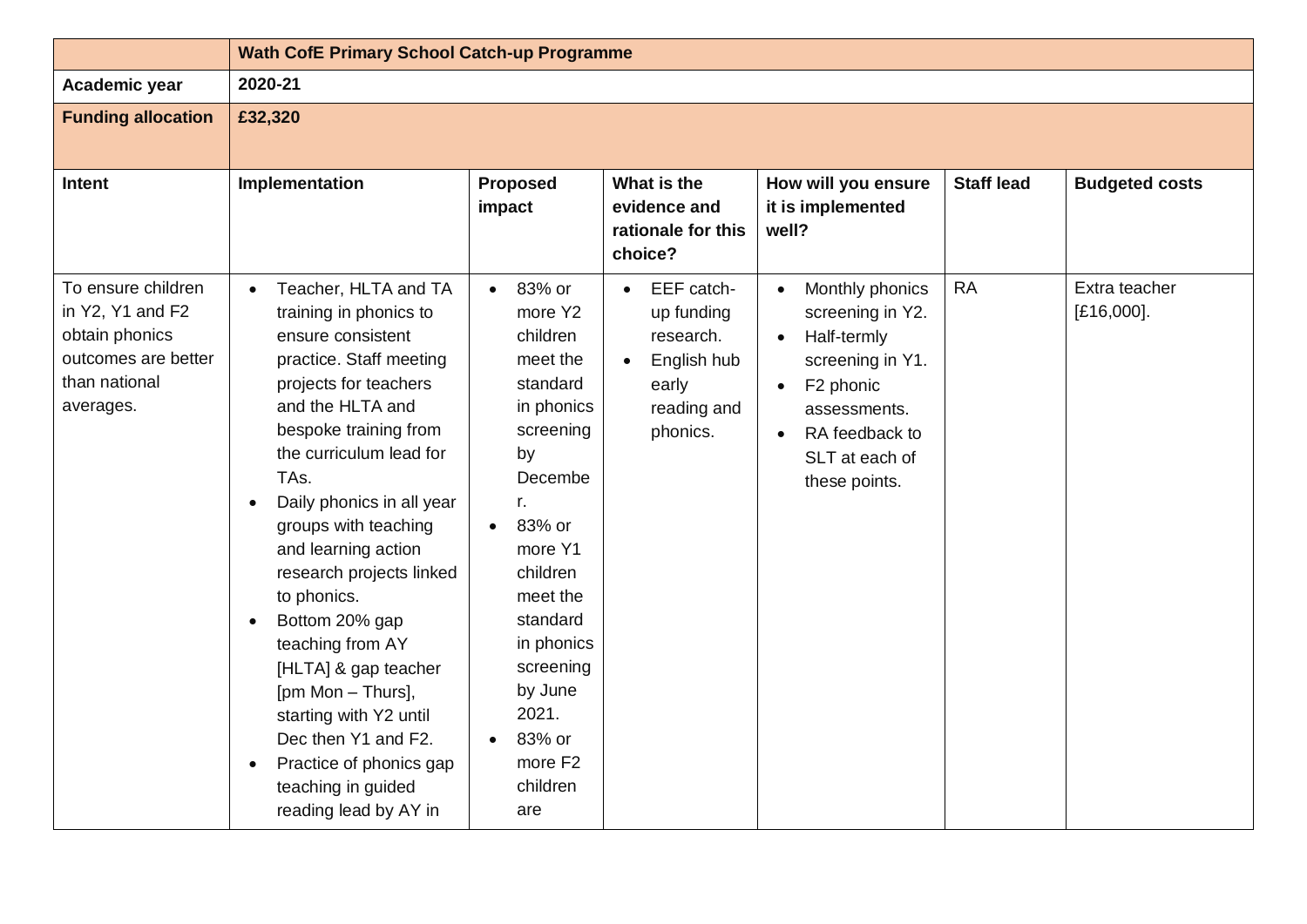|                                                                                                               | Y2 until December.<br>Continue to develop<br>$\bullet$<br>accurate bookbanded<br>books to match phonic<br>phases for children to<br>practise reading with.                                                                                                                                                                                                                                                                                                                                                                                                                                                                                                                                             | assessed<br>as having<br>met the<br>phase 4<br>standards<br>by June<br>2021.                                                                                                                                                                                                                                                                                                                                                                                                                                                                                         |                                                                                                                                                                                                                                   |                                                     |
|---------------------------------------------------------------------------------------------------------------|--------------------------------------------------------------------------------------------------------------------------------------------------------------------------------------------------------------------------------------------------------------------------------------------------------------------------------------------------------------------------------------------------------------------------------------------------------------------------------------------------------------------------------------------------------------------------------------------------------------------------------------------------------------------------------------------------------|----------------------------------------------------------------------------------------------------------------------------------------------------------------------------------------------------------------------------------------------------------------------------------------------------------------------------------------------------------------------------------------------------------------------------------------------------------------------------------------------------------------------------------------------------------------------|-----------------------------------------------------------------------------------------------------------------------------------------------------------------------------------------------------------------------------------|-----------------------------------------------------|
| To ensure children<br>in Y4 and Y6 obtain<br>reading & maths<br>outcomes better<br>than national<br>averages. | Teacher, HLTA and TA<br>$\bullet$<br>training in reading to<br>ensure consistent<br>practice. Staff meeting<br>projects for teachers and<br>the HLTA and bespoke<br>training from the<br>curriculum lead for TAs.<br>Guided reading sessions<br>$\bullet$<br>engage all children, teach<br>VIPERs appropriately so<br>that children progress but<br>embed knowledge and<br>use the school guided<br>reading structure with a<br>teaching and learning<br>projects linked to this.<br>Reading at the<br>$\bullet$<br>appropriate level used<br>across the curriculum -<br>daily class novel, in a<br>range of subjects and<br>reading promoted at<br>home.<br>Bottom 20% gap<br>teaching from CB [HLTA] | 76%+ of Y4<br>EEF catch-up<br>$\bullet$<br>children<br>funding<br>obtain the<br>research.<br>expected<br>Jane<br>$\bullet$<br>level in<br>Considine and<br><b>PIRA</b> tests<br>[Nov/Feb/M<br>Theresa<br>ay and in<br>Cremin on<br><b>ASP</b><br>reading for<br>teacher<br>pleasure.<br>assessmen<br>ts].<br>76%+ of Y6<br>children<br>obtain the<br>expected<br>level in<br><b>PIRA</b> tests<br>[Nov/Feb/M<br>ay, ASP<br>teacher<br>assessmen<br>ts and in<br>KS <sub>2</sub><br>assessmen<br>ts].<br>80%+ of Y6<br>children<br>obtain the<br>expected<br>level in | EW<br><b>PIRA</b> testing<br>and ASP TA in<br>Y4.<br>PIRA testing,<br>ASP TA and<br>statutory<br>assessments.<br>PUMA testing.<br>ASP TA and<br>statutory<br>assessments.<br>EW feedback<br>to SLT at each<br>of these<br>points. | AP working with Y6<br>£8,000<br>Y4 target Y3/4 HLTA |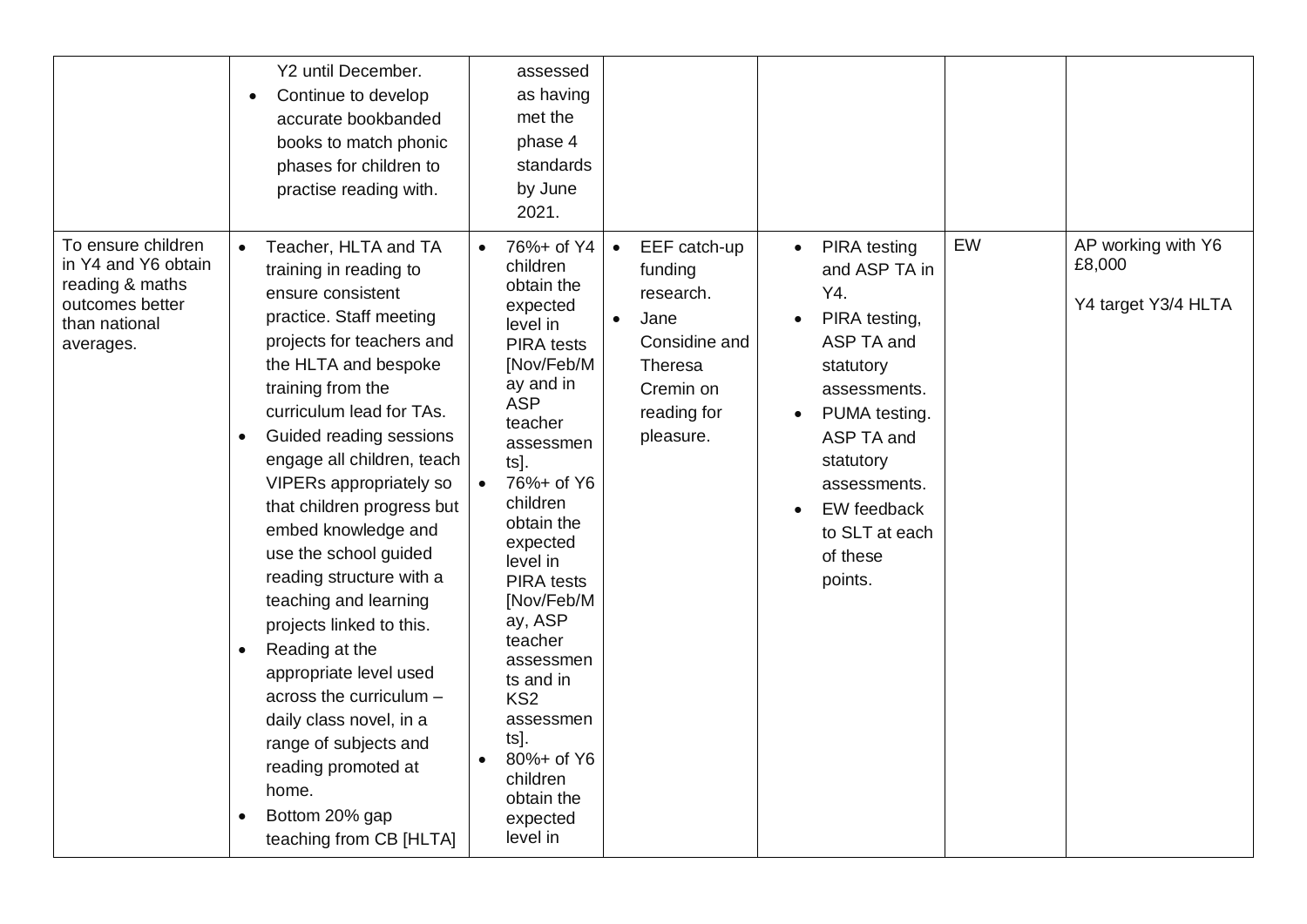|                                                                                                    | in Y4 and AP in Y6<br>focusing on one VIPERs<br>gap and applying this in<br>guided reading.<br>Maths teaching and<br>$\bullet$<br>learning projects around<br>productive struggle.<br>Early bird maths, maths<br>meeting and daily maths<br>lessons.<br>Daily same day<br>$\bullet$<br>intervention as required<br>by TAs in an afternoon.<br>Arithmetic and number<br>gaps filled first by gap<br>teaching then using<br>subject knowledge to<br>solve problems. | <b>PUMA</b><br>tests<br>[Nov/Feb/M<br>ay, ASP<br>teacher<br>assessmen<br>ts and in<br>KS <sub>2</sub><br>assessmen<br>ts].                                                                                                                                                                                                                                                                                                                      |                                                                                                                                                                                                                                                                                          |                                                                                                     |
|----------------------------------------------------------------------------------------------------|-------------------------------------------------------------------------------------------------------------------------------------------------------------------------------------------------------------------------------------------------------------------------------------------------------------------------------------------------------------------------------------------------------------------------------------------------------------------|-------------------------------------------------------------------------------------------------------------------------------------------------------------------------------------------------------------------------------------------------------------------------------------------------------------------------------------------------------------------------------------------------------------------------------------------------|------------------------------------------------------------------------------------------------------------------------------------------------------------------------------------------------------------------------------------------------------------------------------------------|-----------------------------------------------------------------------------------------------------|
| To ensure children<br>in Y3 and Y5 obtain<br>writing outcomes<br>better than national<br>averages. | Teacher, HLTA and TA<br>training in reading to<br>ensure consistent<br>practice. Staff meeting<br>projects for teachers and<br>the HLTA and bespoke<br>training from the<br>curriculum lead for TAs.<br>The children have a rich<br>$\bullet$<br>reading diet - guided<br>reading, reading across<br>the curriculum, home<br>reading and daily class<br>novel.<br>Writing planning,                                                                               | 79%+ of Y3<br>EEF catch-up<br>$\bullet$<br>pupils<br>funding<br>obtain the<br>research.<br>expected<br>Jane<br>$\bullet$<br>level or<br>Considine<br>better in<br><b>ASP</b><br>research of<br>assessmen<br>reading into<br>ts.<br>writing and<br>79%+ of Y5<br>planning<br>pupils<br>writing.<br>obtain the<br>expected<br><b>Ashley Booth</b><br>level or<br>sentence<br>better in<br>structure<br><b>ASP</b><br>writing.<br>assessmen<br>ts. | EW & DR<br>Medium term<br>$\bullet$<br>planning<br>review,<br>Notebook<br>review and<br>end of unit<br>moderation of<br>books by EW.<br>Half-termly<br>$\bullet$<br>cooperative<br>moderation.<br>ASP teacher<br>$\bullet$<br>assessments.<br>EW feedback<br>$\bullet$<br>to SLT at each | Y3 target Y3/4 HLTA<br>£7420 for the Y3/4<br>HLTA support in this<br>section and the Y4<br>section. |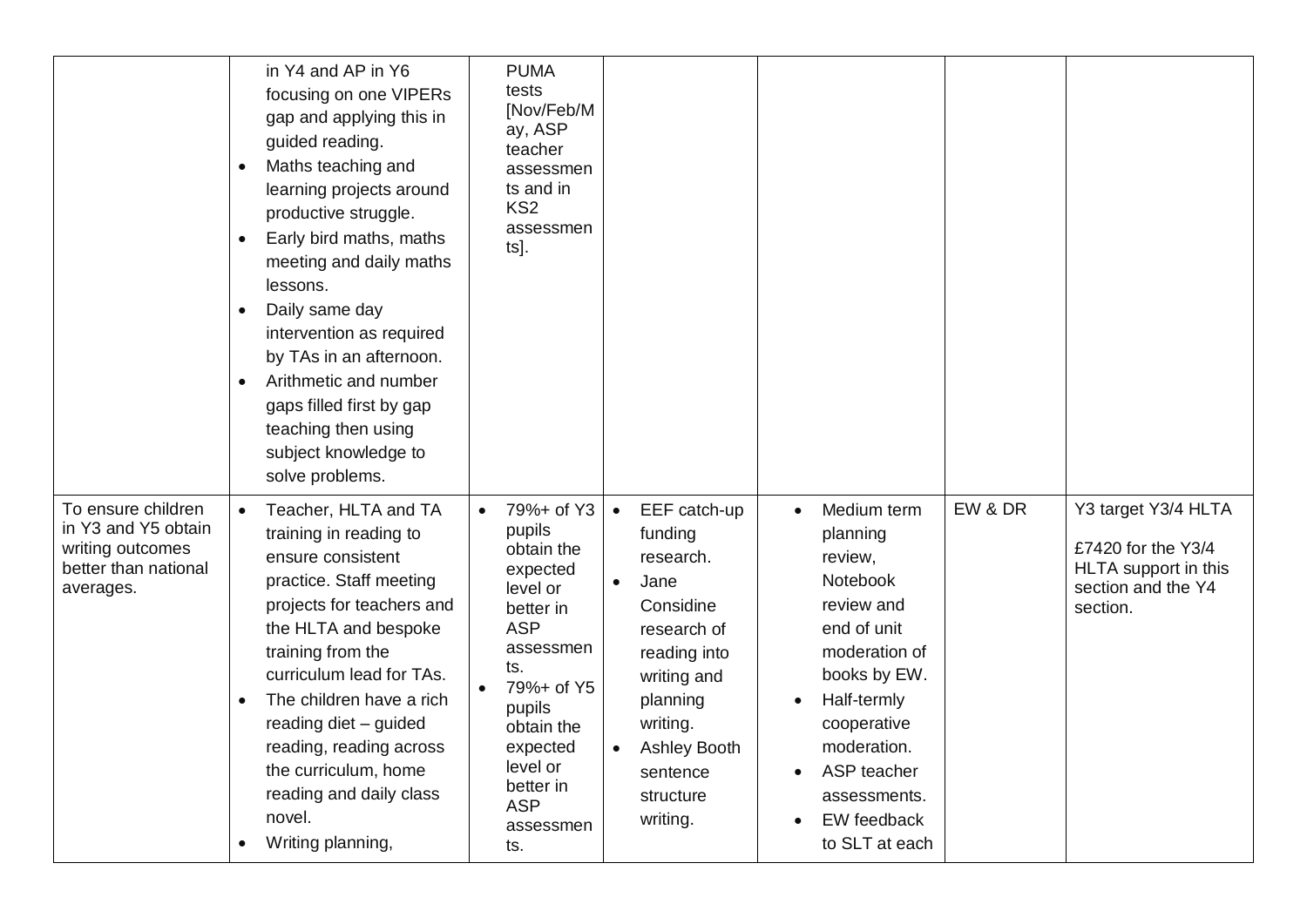|                                                                                                       | teaching and evidence in<br>books shows a clear<br>SPaG, deconstruct and<br>reconstruct structure for<br>each unit of work with<br>explicit and regular<br>reference to teacher<br>modelling of writing.<br>Handwriting and spelling<br>$\bullet$<br>are taught in-line with<br>school policies with staff<br>letter formation following<br>the desired handwriting<br>style.<br>Bottom 20% gap<br>$\bullet$<br>teaching from CB [HLTA]<br>in Y3 and AP in Y5.<br>Handwriting and spelling<br>$\bullet$<br>gaps addressed by class<br>TAs and they check<br>these are applied in<br>writing sessions. |                                                                                                                                                                                                 | of these<br>points.                                                                                                                                                                                                                                           |           |                                             |
|-------------------------------------------------------------------------------------------------------|-------------------------------------------------------------------------------------------------------------------------------------------------------------------------------------------------------------------------------------------------------------------------------------------------------------------------------------------------------------------------------------------------------------------------------------------------------------------------------------------------------------------------------------------------------------------------------------------------------|-------------------------------------------------------------------------------------------------------------------------------------------------------------------------------------------------|---------------------------------------------------------------------------------------------------------------------------------------------------------------------------------------------------------------------------------------------------------------|-----------|---------------------------------------------|
| To ensure children<br>with specific literacy<br>difficulties close<br>gaps in reading and<br>spelling | $\bullet$<br>Nessy reading and<br>spelling intervention for<br>key children Y2-Y6 who<br>are unable to access<br>Read, Write, Ink fully.<br>Dyslexia training for key<br>$\bullet$<br>staff who are JA, MB,<br>HC, KBT, JY, KB, BO,<br>KT, Sr and SV.                                                                                                                                                                                                                                                                                                                                                 | Weekly<br><b>Nessy</b><br>$\bullet$<br>$\bullet$<br>reports<br>show all<br>children<br>make<br>progress<br>and<br>improve<br>their own<br>level on<br>content,<br>Nessy.<br>JA, MB,<br>HC, KBT, | Weekly reports<br>$\bullet$<br>Learning is an<br>for all children<br>award-winning<br>are sent to and<br>educational<br>monitored by<br>publisher that<br>class teachers<br>creates multi-<br>media learning<br>games, video<br>and computer<br>program, that | <b>LS</b> | £900 for programme<br>and training included |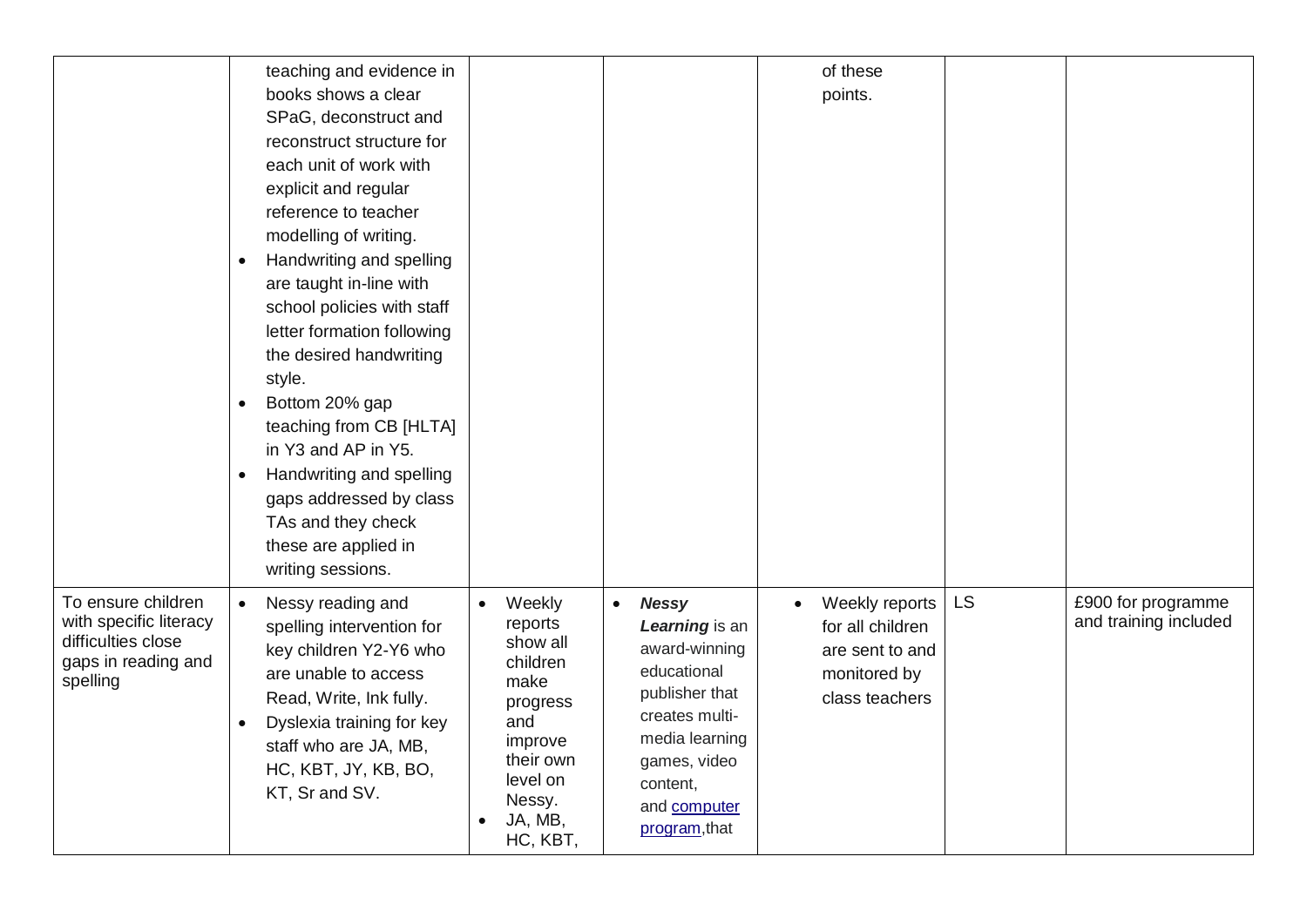|  | JY, KB,<br>BO, KT, Sr<br>and SV<br>have<br>accessed<br>the 6<br>module<br>dyslexia<br>training. | are used in<br>schools and<br>homes in 192<br>countries<br>around the<br>world. The<br>Nessy<br>Reading &<br>Spelling<br>Program was<br>the first cloud<br>based<br>educational<br>learning<br>program, and<br>Nessy's<br>Dyslexia<br>Quest was the<br>first app<br>created for<br>dyslexic<br>learners. All of<br>the Nessy<br>programs were<br>originally<br>designed for<br>dyslexic<br>students<br>between 5 and<br>16 years old<br>but after it was<br>discovered<br>that they were<br>effective for<br>teaching all |  |  |  |
|--|-------------------------------------------------------------------------------------------------|---------------------------------------------------------------------------------------------------------------------------------------------------------------------------------------------------------------------------------------------------------------------------------------------------------------------------------------------------------------------------------------------------------------------------------------------------------------------------------------------------------------------------|--|--|--|
|--|-------------------------------------------------------------------------------------------------|---------------------------------------------------------------------------------------------------------------------------------------------------------------------------------------------------------------------------------------------------------------------------------------------------------------------------------------------------------------------------------------------------------------------------------------------------------------------------------------------------------------------------|--|--|--|